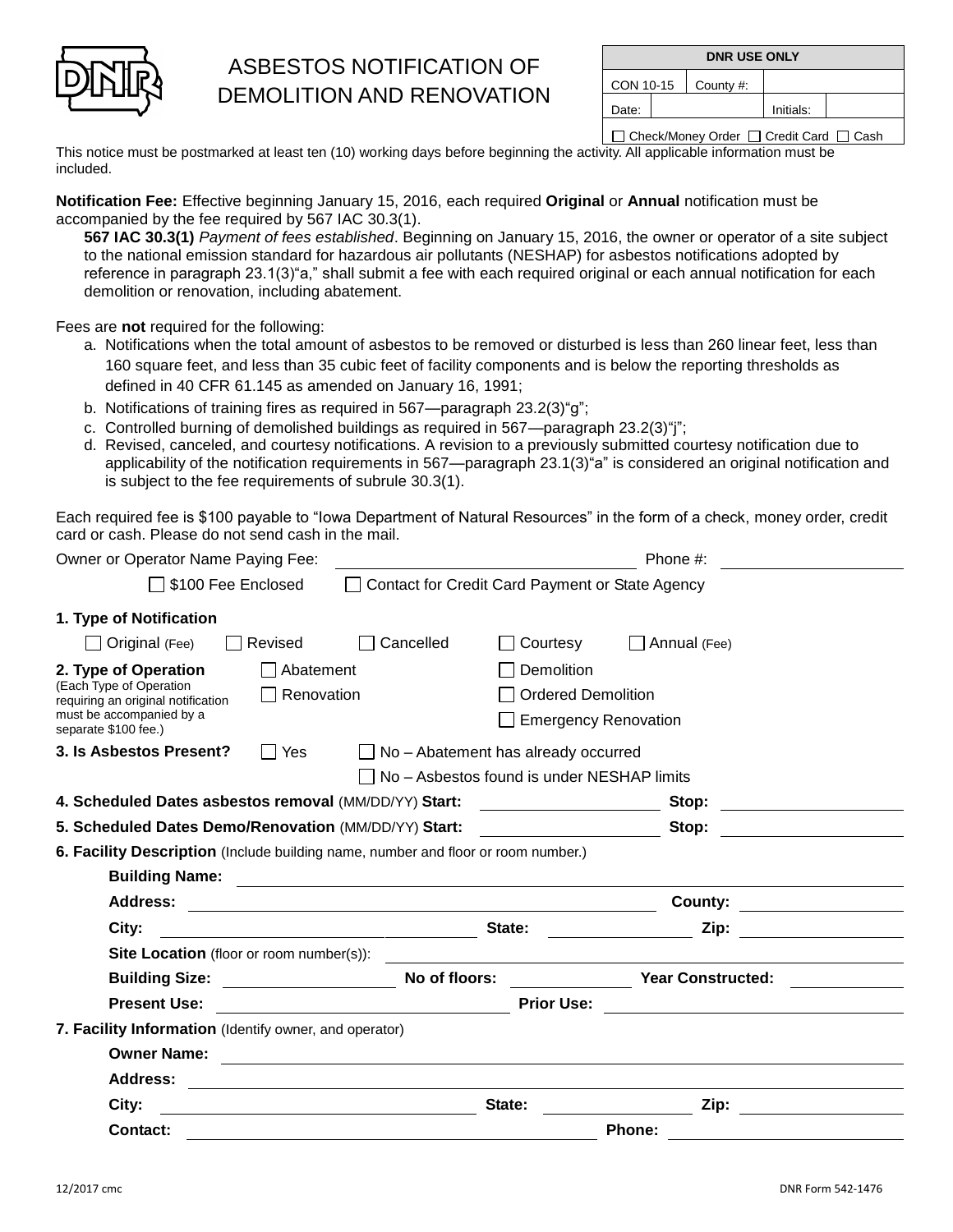| <b>Waste Transporter #2</b> (if applicable)<br>Name:                                                                          |                                                                                                                        |                                                                                                                        |  |
|-------------------------------------------------------------------------------------------------------------------------------|------------------------------------------------------------------------------------------------------------------------|------------------------------------------------------------------------------------------------------------------------|--|
| Contact:<br><u> 2008 - Andrea Andrew Maria (h. 18</u>                                                                         |                                                                                                                        | <b>Phone:</b><br><u> 1989 - John Stein, Amerikaansk politiker (</u>                                                    |  |
|                                                                                                                               | State:<br>City:<br><u> 1989 - Johann Barn, fransk politik (d. 1989)</u>                                                |                                                                                                                        |  |
|                                                                                                                               |                                                                                                                        |                                                                                                                        |  |
| Name:                                                                                                                         | <u> 1989 - Andrea Station Barbara, amerikan bahasa perangan perangan perangan perangan perangan perangan perangan</u>  |                                                                                                                        |  |
| 15. Waste Transporter #1                                                                                                      |                                                                                                                        |                                                                                                                        |  |
| $\Box$ Implosion                                                                                                              |                                                                                                                        |                                                                                                                        |  |
| Backhoe                                                                                                                       | $\Box$ Bulldozer<br><b>Hand Removal</b>                                                                                |                                                                                                                        |  |
| 14. Description of planned demolition or renovation work (check all that apply)                                               |                                                                                                                        |                                                                                                                        |  |
| <b>Lined Containers</b>                                                                                                       | $\Box$ Other:                                                                                                          | <u> 1989 - Johann Barn, mars eta inperiodoren erroman erroman erroman erroman erroman erroman erroman erroman e</u>    |  |
| □ Negative Air Containment                                                                                                    | $\Box$ Seal in Leak Tight Wrapping                                                                                     | $\Box$ Mini-enclosure                                                                                                  |  |
| Adequately Wet Materials                                                                                                      | □ Glove Bag<br>Seal in Leak Tight Containers                                                                           | $\Box$ Encapsulate                                                                                                     |  |
| 13. Description of work practices and engineering controls to be used to prevent asbestos emissions<br>(check all that apply) |                                                                                                                        |                                                                                                                        |  |
| $\Box$ Polarized Light Microscopy (PLM)                                                                                       | $\Box$ Other:                                                                                                          |                                                                                                                        |  |
| 12. Procedure, including analytical method, if appropriate, used to detect the presence of asbestos materials.                | $\overline{\phantom{a}}$ Other:                                                                                        |                                                                                                                        |  |
| □ Window Glaze/Caulk                                                                                                          |                                                                                                                        |                                                                                                                        |  |
| Interior Wall Systems □ Spray-on Materials                                                                                    | □ Ceiling Materials □ Roofing Materials                                                                                | □ Asbestos Cement Board                                                                                                |  |
| Do not include Pipes or Facility Components<br><b>Floor Materials</b>                                                         |                                                                                                                        |                                                                                                                        |  |
| 11b. Quantity in Sq. Ft. the Total Surface Area of RACM to be removed from 11a (check all that apply)                         |                                                                                                                        |                                                                                                                        |  |
|                                                                                                                               |                                                                                                                        |                                                                                                                        |  |
| Facility Component(s) (Cu. Ft.)                                                                                               |                                                                                                                        |                                                                                                                        |  |
| (for Abatement purposes only)<br>Total Surface Area (Sq. Ft.) (Also see 11b.)                                                 | to be Removed                                                                                                          | (Category I and II)                                                                                                    |  |
| 11a. Approximate Amount of Asbestos                                                                                           | <b>Regulated Asbestos-</b><br><b>Containing Material (RACM)</b>                                                        | <b>Nonfriable Asbestos-Containing</b><br><b>Material Not To Be Removed</b>                                             |  |
| Date Inspected:                                                                                                               |                                                                                                                        |                                                                                                                        |  |
|                                                                                                                               |                                                                                                                        | <b>IA License Number:</b> And Alexander and Alexander and Alexander and Alexander and Alexander and Alexander and Alex |  |
| 10. Asbestos Inspector (required unless an Ordered Demolition or Emergency Renovation)                                        |                                                                                                                        |                                                                                                                        |  |
| Contact:                                                                                                                      | <u> 1989 - Johann Barn, mars eta bainar eta baina eta baina eta baina eta baina eta baina eta baina eta baina e</u>    |                                                                                                                        |  |
| City:                                                                                                                         |                                                                                                                        |                                                                                                                        |  |
|                                                                                                                               |                                                                                                                        |                                                                                                                        |  |
| Name:                                                                                                                         | <b>IA Permit Number:</b><br><u> 1989 - Johann Barnett, fransk politiker (d. 1989)</u>                                  |                                                                                                                        |  |
| 9. Demolition Contractor (if applicable)<br><b>Contractor</b>                                                                 |                                                                                                                        | (if ordered demolition)                                                                                                |  |
| Contact:                                                                                                                      |                                                                                                                        |                                                                                                                        |  |
| City:                                                                                                                         |                                                                                                                        |                                                                                                                        |  |
| <b>Address:</b>                                                                                                               | <u> 1989 - Johann Harry Barn, mars ar y brening ar y brening ar y brening ar y brening ar y brening ar y brening a</u> |                                                                                                                        |  |
| <b>Contractor</b><br>Name:                                                                                                    | <u> Alexandria de la contrada de la contrada de la contrada de la contrada de la contrada de la contrada de la c</u>   | <b>IA Permit Number:</b>                                                                                               |  |
| <b>Contact:</b><br>8. Asbestos Abatement Contractor (if applicable)                                                           | <u> 1989 - Johann Barbara, martin amerikan basal dan berasal dan berasal dalam basal dan berasal dan berasal dan</u>   | Phone: <u>_________________</u>                                                                                        |  |
| City:                                                                                                                         |                                                                                                                        |                                                                                                                        |  |
|                                                                                                                               |                                                                                                                        |                                                                                                                        |  |
| Operator (if different from owner):                                                                                           | <u> 1989 - Johann Harry Harry Harry Harry Harry Harry Harry Harry Harry Harry Harry Harry Harry Harry Harry Harry</u>  |                                                                                                                        |  |
|                                                                                                                               |                                                                                                                        |                                                                                                                        |  |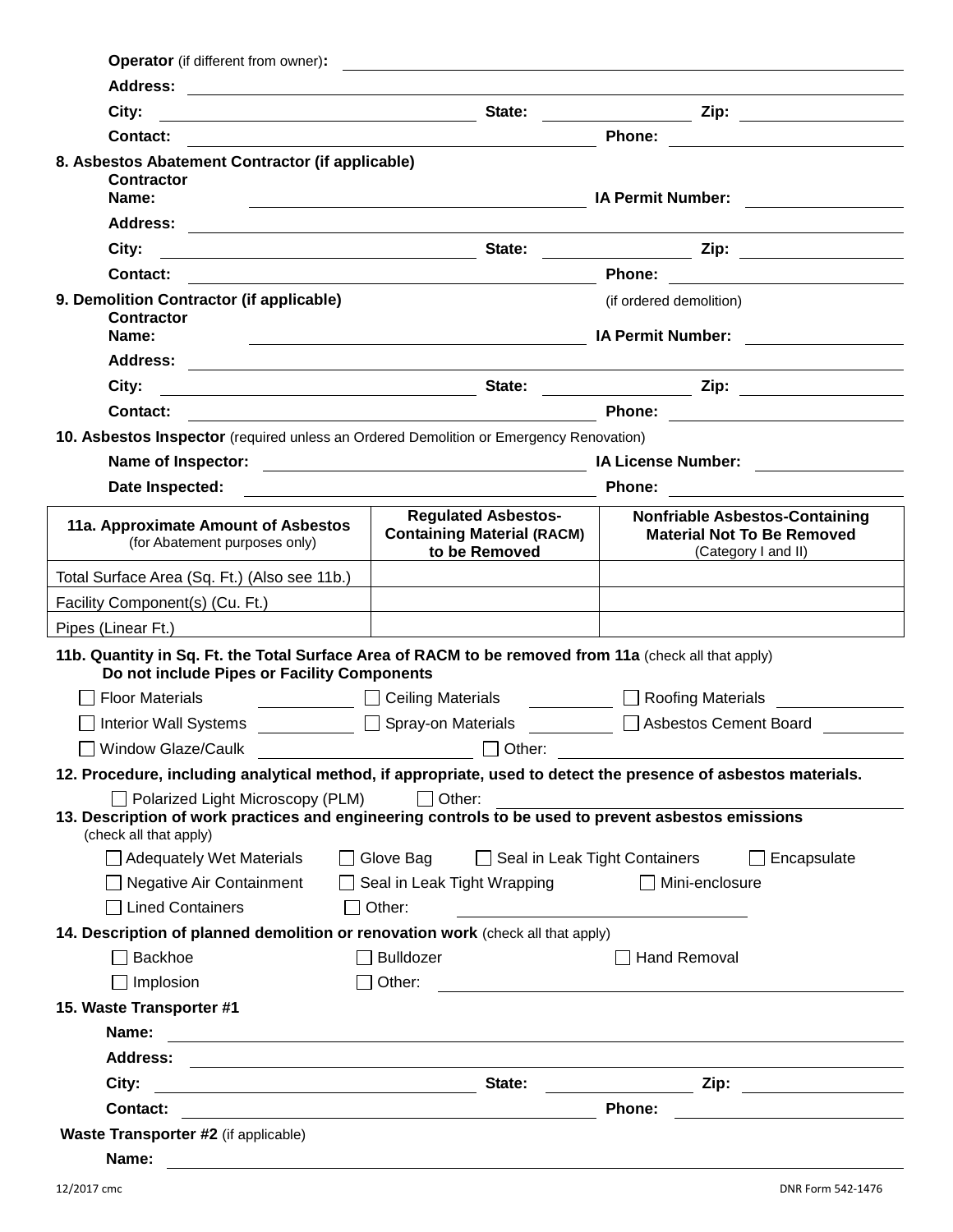| <b>Address:</b>                                                                                                                                                                                                                                                                                                                                                              |                                                                                                                                  |                      |                                                                                                                                                                                                                                     |
|------------------------------------------------------------------------------------------------------------------------------------------------------------------------------------------------------------------------------------------------------------------------------------------------------------------------------------------------------------------------------|----------------------------------------------------------------------------------------------------------------------------------|----------------------|-------------------------------------------------------------------------------------------------------------------------------------------------------------------------------------------------------------------------------------|
| City:                                                                                                                                                                                                                                                                                                                                                                        | State:                                                                                                                           |                      | $\mathsf{Zip:} \qquad \qquad \qquad \qquad \qquad \qquad$                                                                                                                                                                           |
| Contact:                                                                                                                                                                                                                                                                                                                                                                     | Phone:<br><u> 1980 - Johann Stoff, deutscher Stoffen und der Stoffen und der Stoffen und der Stoffen und der Stoffen und der</u> |                      |                                                                                                                                                                                                                                     |
| 16. Waste Disposal Site #1                                                                                                                                                                                                                                                                                                                                                   |                                                                                                                                  |                      |                                                                                                                                                                                                                                     |
| Name:<br><u> 1980 - Andrea Andrew Maria (h. 1980).</u>                                                                                                                                                                                                                                                                                                                       |                                                                                                                                  |                      |                                                                                                                                                                                                                                     |
|                                                                                                                                                                                                                                                                                                                                                                              |                                                                                                                                  |                      |                                                                                                                                                                                                                                     |
| City:<br><u> 1999 - Johann Barbara, martin amerikan personal (</u>                                                                                                                                                                                                                                                                                                           | State:                                                                                                                           |                      | <b>Zip:</b> The contract of the contract of the contract of the contract of the contract of the contract of the contract of the contract of the contract of the contract of the contract of the contract of the contract of the con |
| Phone:                                                                                                                                                                                                                                                                                                                                                                       |                                                                                                                                  |                      |                                                                                                                                                                                                                                     |
| Waste Disposal Site #2 (if applicable)                                                                                                                                                                                                                                                                                                                                       |                                                                                                                                  |                      |                                                                                                                                                                                                                                     |
| Name:<br><u> 1989 - Andrea Barbara, amerikan personal di personal dengan personal dengan personal dengan personal dengan </u>                                                                                                                                                                                                                                                |                                                                                                                                  |                      |                                                                                                                                                                                                                                     |
| <b>Address:</b>                                                                                                                                                                                                                                                                                                                                                              |                                                                                                                                  |                      |                                                                                                                                                                                                                                     |
| City:<br><u> 1989 - Andrea State Barbara, amerikan personal di sebagai personal di sebagai personal di sebagai personal d</u>                                                                                                                                                                                                                                                | State:                                                                                                                           | Zip:                 |                                                                                                                                                                                                                                     |
| Phone:                                                                                                                                                                                                                                                                                                                                                                       |                                                                                                                                  |                      |                                                                                                                                                                                                                                     |
| 17. If Demolition Ordered by a Government Agency, Identify the Agency and Attach a Copy of the Order                                                                                                                                                                                                                                                                         |                                                                                                                                  |                      |                                                                                                                                                                                                                                     |
|                                                                                                                                                                                                                                                                                                                                                                              |                                                                                                                                  |                      |                                                                                                                                                                                                                                     |
| Title:                                                                                                                                                                                                                                                                                                                                                                       |                                                                                                                                  | <b>Phone:</b>        |                                                                                                                                                                                                                                     |
| <b>Authority:</b>                                                                                                                                                                                                                                                                                                                                                            | <u> 1980 - Jan Barat, amerikan bahasa perang berakhir pendadaran perang berakhir perang berakhir perang berakhir</u>             |                      |                                                                                                                                                                                                                                     |
| Date of Order (MM/DD/YY):                                                                                                                                                                                                                                                                                                                                                    |                                                                                                                                  |                      |                                                                                                                                                                                                                                     |
| 18. If Emergency Renovation, Please Complete this Section                                                                                                                                                                                                                                                                                                                    |                                                                                                                                  |                      |                                                                                                                                                                                                                                     |
|                                                                                                                                                                                                                                                                                                                                                                              |                                                                                                                                  |                      |                                                                                                                                                                                                                                     |
| Description of the emergency of sudden event: __________________________________                                                                                                                                                                                                                                                                                             |                                                                                                                                  |                      |                                                                                                                                                                                                                                     |
| financial burden:                                                                                                                                                                                                                                                                                                                                                            |                                                                                                                                  |                      |                                                                                                                                                                                                                                     |
| 19. Description of procedures to be followed if there is an unexpected asbestos fiber release:                                                                                                                                                                                                                                                                               |                                                                                                                                  |                      |                                                                                                                                                                                                                                     |
| STOP WORK AND CALL A CERTIFIED ASBESTOS CONTRACTOR AND THE DNR I agree                                                                                                                                                                                                                                                                                                       |                                                                                                                                  |                      |                                                                                                                                                                                                                                     |
| 20. Certification (required if asbestos is present)<br>I certify that an individual trained in the provisions of regulation 40 CFR Part 61, Subpart M (Asbestos NESHAP)<br>will be onsite during the demolition or renovation and evidence that the required training has been accomplished<br>by this person will be available for inspection during normal business hours. |                                                                                                                                  |                      |                                                                                                                                                                                                                                     |
| Name (Print)                                                                                                                                                                                                                                                                                                                                                                 | <b>Title</b>                                                                                                                     |                      | Date                                                                                                                                                                                                                                |
| Signature of Owner/Operator                                                                                                                                                                                                                                                                                                                                                  |                                                                                                                                  | Company/Organization |                                                                                                                                                                                                                                     |
| 21. I certify to the best of my knowledge that the above information is true and correct                                                                                                                                                                                                                                                                                     |                                                                                                                                  |                      |                                                                                                                                                                                                                                     |
| Name (Print)                                                                                                                                                                                                                                                                                                                                                                 | <b>Title</b>                                                                                                                     |                      | Date                                                                                                                                                                                                                                |
| Signature of Owner/Operator                                                                                                                                                                                                                                                                                                                                                  |                                                                                                                                  | Company/Organization |                                                                                                                                                                                                                                     |
|                                                                                                                                                                                                                                                                                                                                                                              |                                                                                                                                  |                      |                                                                                                                                                                                                                                     |
|                                                                                                                                                                                                                                                                                                                                                                              | MAIL TO: Iowa DNR- Air Quality                                                                                                   |                      |                                                                                                                                                                                                                                     |
|                                                                                                                                                                                                                                                                                                                                                                              | 502 E 9th St                                                                                                                     |                      |                                                                                                                                                                                                                                     |
|                                                                                                                                                                                                                                                                                                                                                                              | Des Moines IA 50319                                                                                                              |                      |                                                                                                                                                                                                                                     |

515-725-8200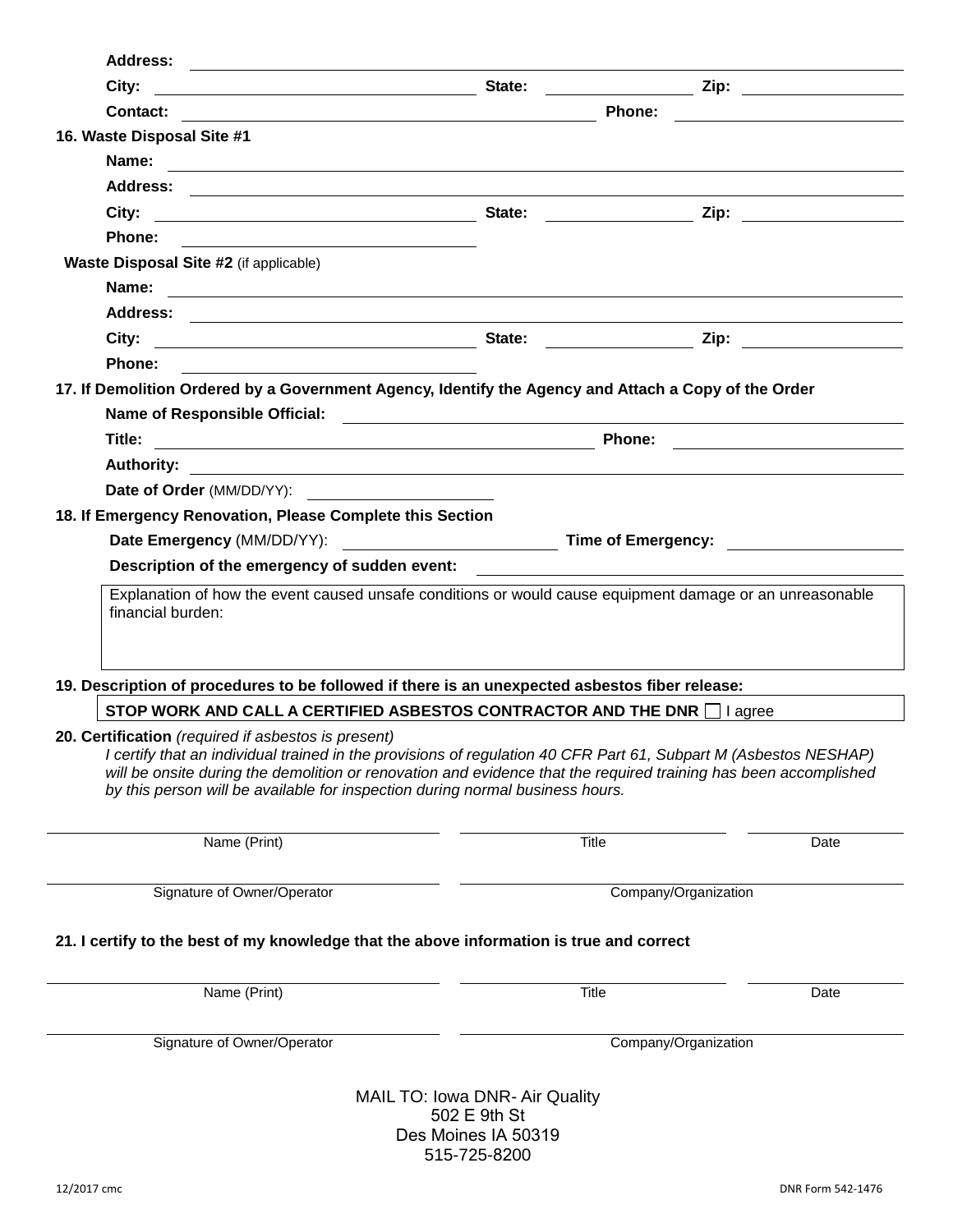## **INSTRUCTIONS ASBESTOS NOTIFICATION OF DEMOLITION AND RENOVATION FORM**

## **GENERAL INFORMATION**

The Asbestos NESHAP, 40 CFR 61.145 and 567 IAC 23.1(3), requires written notification of demolition or renovation activities in facilities. In most cases, a facility includes all types of structures except single family homes and apartment buildings having no more than four units. The enclosed form must be used to fulfill this requirement. Only complete notification forms will be accepted.

The notification should be typewritten or neatly printed and postmarked or delivered no later than ten days prior to the beginning of either the asbestos removal activity (Section IV) or demolition activity (in Section V) whichever is applicable.

## **INSTRUCTIONS**

- **1. Type of Notification**: Check "Original" if the notification is a first time or original notification, "Revised" if the notification is a revision of a prior notification, or "Canceled" if the activity has been canceled. Check "Courtesy" if you would like to make DNR aware of a non-regulated project. Check "Annual" for projects in accordance with 40 CFR Part 61, Subpart M 61.145(a)(4)(iii).
- **2. Type of Operation**: Check as appropriate for facility abatement, demolition, renovation, ordered demolitions, or emergency renovations. A notification for renovation is required only if asbestos was removed or still present but not being disturbed. However, if asbestos has been or will be removed, then a separate abatement notification form should be submitted by the appropriate part.
- **3. Is Asbestos Present**? Answer "Yes," "No Abatement has already occurred," or "No Asbestos found is under NESHAP limits."
- **4. Scheduled Dates of Asbestos Removal (MM-DD-YY)**: Enter scheduled dates (month/day/year) for asbestos removal work. Asbestos removal work includes any activity, including site preparation, which may break up, dislodge or disturb asbestos material.
- **5. Scheduled Dates of Demolition/Renovation (MM-DD-YY)**: Enter scheduled dates (month/day/year) for beginning and ending the planned demolition or renovation project.
- **6. Facility Description**: Provide the following information on the areas being renovated or demolished:

| Building Address:                    | Physical location of site                                                             |
|--------------------------------------|---------------------------------------------------------------------------------------|
| Site Location (floor or room number) | Enter specific location                                                               |
| <b>Building Size:</b>                | The building size in square feet.                                                     |
| No. of Floors:                       | Enter the number of floors including basement, if applicable.                         |
| Year Constructed:                    | Enter year the facility was originally constructed.                                   |
| Present Use/Prior Use:               | Describe the primary use of the facility or enter the following codes: AC – Apartment |
|                                      | Complex, B - Boat/Ship, BR - Bridge, CH - Church, C - Commercial, F - Fire            |
|                                      | Damaged, G – Government, H – Hospital, I – Industrial, M – Miscellaneous, MG –        |
|                                      | Manufacturing, N – Nursing Home, O – Office, P – Public Building, R – Residence, S -  |
|                                      | School, U - University/College, V - Vacant                                            |

**7. Facility Information**: Enter the names, addresses, contact persons and telephone numbers of the following: **Owner:** Legal owner of the site at which asbestos is being removed or demolition planned. **Operator:** General contractor, or any other person who leases, operates, controls or supervises the site.

If known, the name of the site supervisor should be entered as the contact person for the notification. If additional parties share responsibility for the site, demolition activity, renovation or ACM removal, include complete information (including name, address, contact person and telephone number) on additional sheets submitted with the form.

- **8. Asbestos Abatement Contractor**: If notification is being submitted for asbestos removal enter the name of contractor hired to remove asbestos, contractor permit number, address, contact, and phone number.
- **9. Demolition Contractor**: If notification is being submitted for demolition or renovation enter the name of contractor hired, permit number, address, contact, and phone number.
- **10. Asbestos Inspector**: Enter the individual who conducted the asbestos inspection prior to demolition/renovation, the inspector license number, date inspected and telephone number.
- **11. a) Approximate Amount of Asbestos Including**: (1) Regulated ACM to be removed (including nonfriable ACM to be sanded, ground or abraded); and (2) Category I and Category II nonfriable asbestos containing material not to be removed. For both renovations and demolitions, enter the amount of RACM to be removed by entering a number in the appropriate box. If applicable, enter the amount of nonfriable ACM not to be removed during a demolition or renovation.